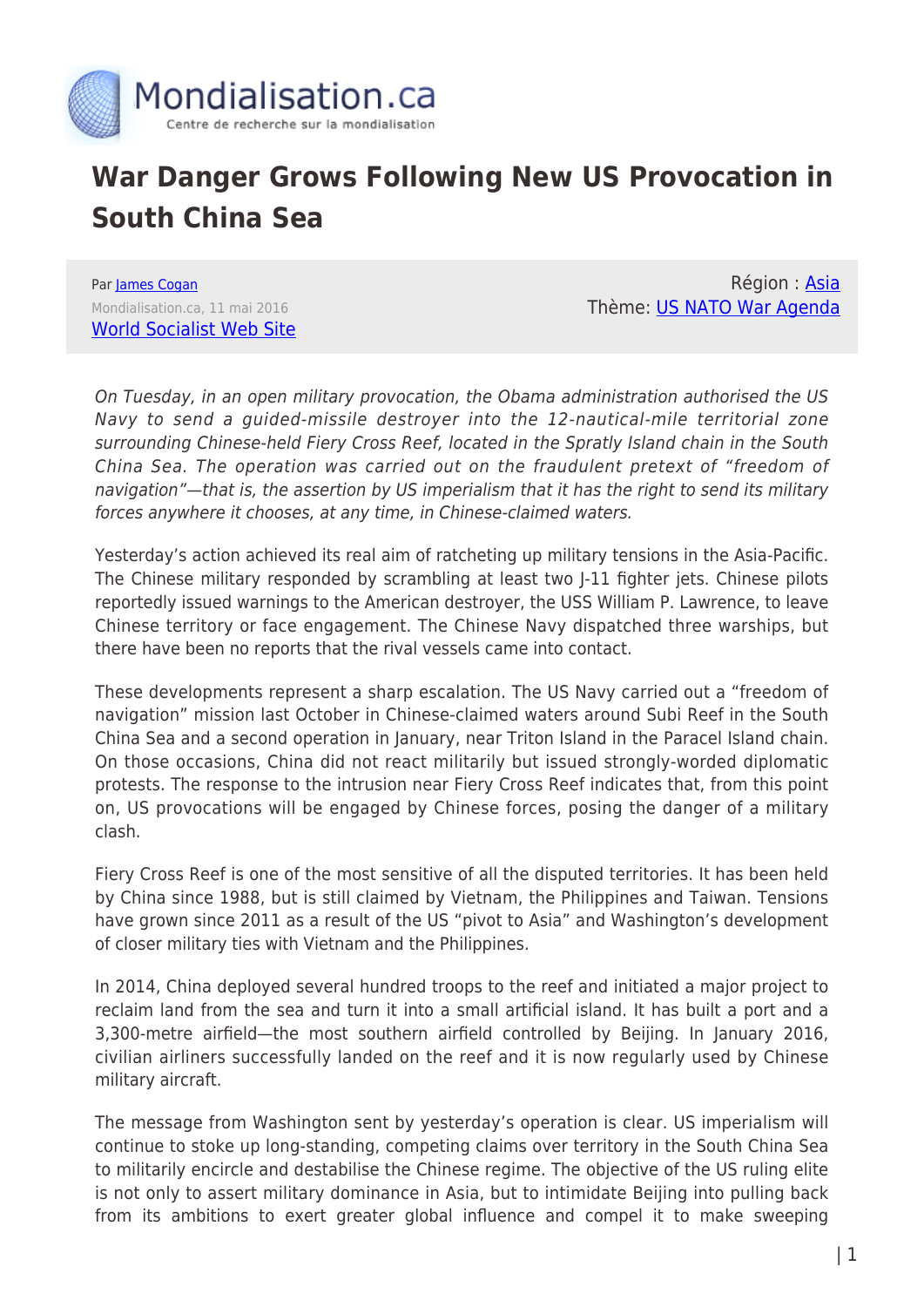concessions to American demands on trade and access to Chinese markets. If Beijing nevertheless continues to assert the regional and global interests of the Chinese business oligarchs it represents, it will face war.

The timing of the "freedom of navigation" operation indicates that the message was intended as much for the allies and "strategic partners" of the United States as it was for the Chinese regime.

It could be only a matter of days before the UN Permanent Court of Arbitration in The Hague brings down its ruling on a US-backed Philippines legal challenge to aspects of China's claims in the South China Sea. The court, stacked with the legal appointees of the imperialist powers, is expected to declare Chinese occupation of certain islets and reefs "illegal" under the UN Convention on the Law of the Sea (UNCLOS). Such a finding will be used by the American government to justify even more aggressive military operations, most of which will be launched from the new bases to which it has access in the Philippines. Short-range A-10 assault aircraft are operating from airfields directly adjacent the South China Sea and warships can be dispatched from various Philippine ports.

The USS William P. Lawrence entered Chinese-held waters just hours after Rodrigo Duterte, the fascistic mayor of Davao City, claimed victory in Monday's presidential election in the Philippines. Throughout the campaign, Duterte wavered between militarist rhetoric over the disputed territories and conciliatory offers to Beijing for bilateral negotiations and closer economic ties. The US operation is a signal that, by the time he is sworn in on June 30, Duterte's administration will face a fait accompli. The Philippines will be on the front line of a build-up toward open confrontation.

The freedom of navigation mission also coincides with the beginning of a volatile and unpredictable election in Australia, one of the most critical allies and military partners of the United States in its "pivot to Asia." The clear aim of the Australian political and media establishment has been to conduct the election with as little reference to the dangers of war as possible. Instead, the issue is being pushed into the limelight and the rival parties pressured to publicly reaffirm their full backing of Washington.

Defence Minister Marise Payne, representing the Liberal-National Coalition government, immediately asserted that Australia "strongly supports" the US actions. The opposition Labor Party, which aligned Australia with the "pivot" in 2011 when it was in government, and is on record as advocating that Australian warships carry out independent provocations against China, is now under pressure to do likewise.

US President Obama will seek to enlist Vietnam behind stepped-up military operations against Beijing during his state visit to the country on May 21. This will be followed by top level talks in Japan on May 26–27 with the heads of the six other G7 nations—Japan, the United Kingdom, Germany, France, Italy and Canada—as well as the head of the European Union. To the fury of China, the communique issued by the G7 foreign ministers' summit in April for the first time declared the G7's "opposition" to any actions that raised "tensions" in the South and East China seas. The statement of Washington's NATO and Japanese allies was not a reference to the US provocations, but to China's reaction.

The deployment of jet fighters against a US warship indicates that the Chinese Communist Party (CCP) regime concluded it would escalate its own reactionary preparations for a military confrontation with the war machine of the US and its allies. It is seeking to defend